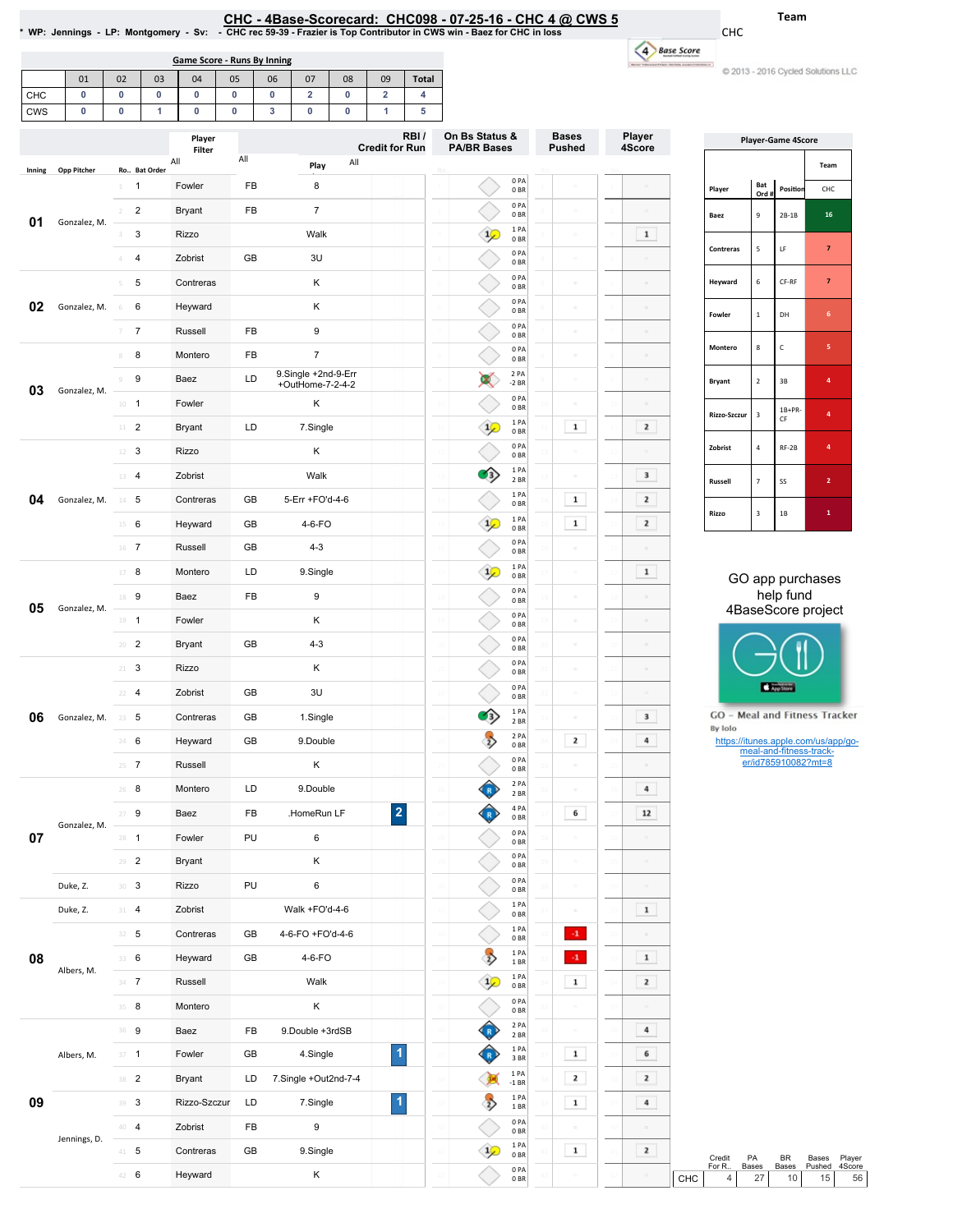|                  |           |             | ' u ^ } OEr Zuv• C/vv]vP |              |          |                                     |                      |                |       |                 |         |       |                                                 |                                        |                          |                                                        |  |  |  |
|------------------|-----------|-------------|--------------------------|--------------|----------|-------------------------------------|----------------------|----------------|-------|-----------------|---------|-------|-------------------------------------------------|----------------------------------------|--------------------------|--------------------------------------------------------|--|--|--|
| ìí               | ìî        | ìï          | ìð                       | ìñ           | ìò       | ìó                                  | ìô                   | ìõ             | d}šo  |                 |         |       |                                                 |                                        |                          |                                                        |  |  |  |
| $8 + 8$<br>8:6   |           |             |                          |              |          |                                     |                      |                |       |                 |         |       |                                                 |                                        |                          |                                                        |  |  |  |
|                  |           |             |                          |              |          |                                     |                      |                | $5\%$ | 2 Q%V 6 VDWV    | %DVHV   | 30 NU |                                                 |                                        |                          |                                                        |  |  |  |
|                  |           |             | Wo Ç Œ<br>&još Œ         | $^\circledR$ |          |                                     |                      | & UHGLWIRU5 XQ |       | 3\$ %5 %DVHV    | 3 XVKHG | 6FRUH |                                                 |                                        | WoÇŒ u ð^}Œ              |                                                        |  |  |  |
| /vv]vP K‰W)\$ZOE |           | Z} XX ŠKŒ C | $\pmb{\circledcirc}$     |              |          | WoÇ                                 | $\pmb{\circledcirc}$ |                |       | i W             |         |       |                                                 |                                        |                          | d u                                                    |  |  |  |
|                  |           |             | ) RZ ONU                 |              | ) %      |                                     |                      |                |       | $i$ Z<br>i W    |         |       | Wb Ç Œ                                          | š<br>KŒ                                | ۷۷∙JŸ}                   |                                                        |  |  |  |
| '}vÌ oÌLDX-      |           |             | <b>VIOLAN</b>            |              | ) %      |                                     |                      |                |       | i Z<br>í W      |         |       | Ì.                                              | õ                                      | îń                       | íò                                                     |  |  |  |
|                  |           |             | $5 \,\sharp\,$ R         |              |          | $:$ DON                             |                      |                |       | i Z             |         |       | } všOEOE•                                       | ñ                                      | $\mathbin{{\rtimes}}$    | ó                                                      |  |  |  |
|                  | ð         |             | $=$ REUMV                |              | $*$ %    | 8                                   |                      |                |       | i W<br>ì Z      |         |       |                                                 |                                        |                          |                                                        |  |  |  |
|                  | ñ         |             | & ROWHUDV                |              |          | $\cdot$                             |                      |                |       | i W<br>i Z      |         |       | , ÇÁ OE                                         | ò                                      | &Z&                      | ó                                                      |  |  |  |
| '}vÌoÌUDX ò      |           |             | $+HZDUS$                 |              |          | $\sim$                              |                      |                |       | i W<br>ìZ       |         |       | &} Áo Œ                                         | í                                      | $\overline{\phantom{a}}$ |                                                        |  |  |  |
|                  | ó         |             | 5 XVVHO                  |              | ) %      |                                     |                      |                |       | i W<br>ìZ       |         |       |                                                 |                                        |                          |                                                        |  |  |  |
|                  | ô         |             | 0 ROMUR                  |              | ) %      |                                     |                      |                |       | i W<br>i Z      |         |       | D} vš Œ                                         | ô                                      |                          |                                                        |  |  |  |
|                  | õ         |             | %DHJ                     | $\prime$ .   |          | $61QJ$ $6H$ $QG$ $(W)$<br>2 XAIRP H |                      |                |       | îW<br>rî Z      |         |       | 0ÇV Š                                           | î                                      | $\ddot{\text{I}}$        | Ò.                                                     |  |  |  |
| '}vÌ oÌWX-       | íì.       |             | ) RZ ONU                 |              |          | $\sim$                              |                      |                |       | i W<br>i Z      |         |       |                                                 |                                        | $i = WZr$                |                                                        |  |  |  |
|                  | íí        |             | %UDQW                    | $\prime$ .   |          | $61QJ$ $O$                          |                      |                |       | í W<br>i Z      |         |       | zjii}r^i iµd‡ ï                                 |                                        | $\mathbf{g}$             |                                                        |  |  |  |
|                  | íî        |             | $5 \,\sharp\,$ R         |              |          | $\sim$                              |                      |                |       | i W<br>i Z      |         |       | $\bullet$ } Opš                                 | ð                                      | Z&î                      | ð                                                      |  |  |  |
|                  | $-11$     |             | $=$ REUMV                |              |          | $\therefore$ DON                    |                      |                |       | í W<br>$i$ $z$  |         |       | $Z\mu$ <sup>*</sup> $\omega$                    | ó                                      | $\mathsf{v}\mathsf{v}$   | $\mathbb{R}$                                           |  |  |  |
| '}vÌoÌUDX íŏ     |           |             | & ROWHUDV                |              | * $\%$   | $(\mathbb{U})$ 2 G                  |                      |                |       | í W<br>i Z      |         |       |                                                 |                                        |                          |                                                        |  |  |  |
|                  | íñ        |             | $+HZDUS$                 |              | $*$ %    | 2                                   |                      |                |       | í W             |         |       | zjì ì}                                          | $\ddot{\rm I}$                         | $\mathbf{r}$             | $\mathbf{1}$                                           |  |  |  |
|                  | íò        |             | 5 XVMO                   |              | $*$ $\%$ |                                     |                      |                |       | i Z<br>i W      |         |       |                                                 |                                        |                          |                                                        |  |  |  |
|                  | íó        |             | 0 ROMUR                  | $\prime$ .   |          | $61QJ$ $\Theta$                     |                      |                |       | i Z<br>í W      |         |       |                                                 |                                        |                          |                                                        |  |  |  |
|                  |           |             | %DHJ                     |              | ) %      |                                     |                      |                |       | i Z<br>i W      |         |       |                                                 |                                        |                          | * 2 DSS SXUFKDVHV                                      |  |  |  |
| '}vÌ oÌWX-       | íô        |             |                          |              |          |                                     |                      |                |       | i Z<br>i W      |         |       |                                                 | KHOS IXOG<br><b>YDVH6 FRUH SURWIFW</b> |                          |                                                        |  |  |  |
|                  | íõ        |             | ) RZ ONU                 |              |          | $\cdot$                             |                      |                |       | ìZ<br>i W       |         |       |                                                 |                                        |                          |                                                        |  |  |  |
|                  | $\hat{1}$ |             | <b>%UDOW</b>             |              | * $\%$   |                                     |                      |                |       | i Z<br>i W      |         |       |                                                 |                                        |                          |                                                        |  |  |  |
|                  | îí        |             | 54]R                     |              |          | $\bullet$                           |                      |                |       | i Z<br>i W      |         |       |                                                 |                                        |                          |                                                        |  |  |  |
|                  | $-11$     |             | $=$ REUMV                |              | $*$ %    | 8                                   |                      |                |       | ìZ<br>í W       |         |       |                                                 |                                        |                          |                                                        |  |  |  |
| '}vÌ oÌLDX ⊺⊺    |           |             | & ROWHUDV                |              | * %      | $61QJ$ $OH$                         |                      |                |       | $i \, z$        |         |       |                                                 |                                        |                          |                                                        |  |  |  |
|                  |           |             | $+HZDIB$                 |              | $*$ %    | $'$ RXE $\Theta$                    |                      |                |       | îW<br>i Z       |         |       |                                                 |                                        |                          | KWASV LWACHVDSSOH FRP XVDSSJR<br>PHDODOG ILVOHAV VUDEN |  |  |  |
|                  | îñ        |             | 5 XVMO                   |              |          | $\sim$                              |                      |                |       | ì W<br>ìZ       |         |       |                                                 | HUB                                    |                          | "PW                                                    |  |  |  |
|                  | îò        |             | 0 RQMUR                  | $\prime$ .   |          | ' RXE®                              |                      |                |       | îW<br>î Z       |         |       |                                                 |                                        |                          |                                                        |  |  |  |
| '}vÌ oÌWX—       | ÎÓ        |             | $%$ DHJ                  |              | ) %      | $+RP$ H <sub>5</sub> $XQ/$ )        |                      |                |       | ðW<br>ìZ        |         |       |                                                 |                                        |                          |                                                        |  |  |  |
|                  | îô        |             | ) RZ ®IU                 | 38           |          |                                     |                      |                |       | i W<br>ìZ       |         |       |                                                 |                                        |                          |                                                        |  |  |  |
|                  | ÎÕ        |             | <b>VIOLAR</b>            |              |          | $\sim 10^{-1}$                      |                      |                |       | i W<br>i Z      |         |       |                                                 |                                        |                          |                                                        |  |  |  |
| µI U∙X           | $\top$    |             | 5 L ] R                  | 38           |          |                                     |                      |                |       | i W<br>ìZ       |         |       |                                                 |                                        |                          |                                                        |  |  |  |
| µI UX            | ΪĹ        |             | $=$ REUMV                |              |          | $:$ DON $)$ 2 G                     |                      |                |       | í W<br>ìZ       |         |       |                                                 |                                        |                          |                                                        |  |  |  |
|                  | ΪÎ        |             | & ROWHUDV                |              | * %      | ) 2 ) 2 G                           |                      |                |       | i W<br>ìZ       |         |       |                                                 |                                        |                          |                                                        |  |  |  |
|                  | $\pm 1$   |             | +HZDG                    |              | $*$ %    | ) 2                                 |                      |                |       | i W<br>i Z      |         |       |                                                 |                                        |                          |                                                        |  |  |  |
| o GEDX           | ïð        |             | 5 XVVHO                  |              |          | $\therefore$ DON                    |                      |                |       | i W<br>ìZ       |         |       |                                                 |                                        |                          |                                                        |  |  |  |
|                  | īñ        |             | 0 ROMUR                  |              |          | $\sim$                              |                      |                |       | i W<br>$i \, z$ |         |       |                                                 |                                        |                          |                                                        |  |  |  |
|                  | Ϊò        |             | %DHJ                     |              | ) %      | 'RXEOH UG6%                         |                      |                |       | îW<br>îZ        |         |       |                                                 |                                        |                          |                                                        |  |  |  |
| o GELDX          | ïó        |             | ) RZ ONU                 |              | $*$ %    | $61QJ$ $\Theta$                     |                      |                |       | í W             |         |       |                                                 |                                        |                          |                                                        |  |  |  |
|                  | ïô        |             | <b>VIOLAR</b>            | $\prime$ .   |          | 6 LQJ OH 2 XWO G                    |                      |                |       | $i \, z$<br>í W |         |       |                                                 |                                        |                          |                                                        |  |  |  |
|                  | ΪÕ        |             | 54]R6]FJXU /'            |              |          | $61QJ$ $\Theta$                     |                      |                |       | rí Z<br>i W     |         |       |                                                 |                                        |                          |                                                        |  |  |  |
|                  | ðì        |             | $=$ REUMV                |              |          |                                     |                      |                |       | $i$ $z$<br>i W  |         |       |                                                 |                                        |                          |                                                        |  |  |  |
| : vv]vPU X       |           |             |                          |              | ) %      |                                     |                      |                |       | ìZ<br>í W       |         |       |                                                 |                                        |                          |                                                        |  |  |  |
|                  | ðí        |             | & ROWHUDV                |              | $*$ $\%$ | $61QJ$ $\Theta$                     |                      |                |       | i Z<br>ì W      |         |       | &UHGLW 3\$<br>)RU5 %DVHV<br>$)$ RU <sub>5</sub> |                                        | %5<br>%DVHV              | %DMHV 30AHU<br>3XWHG 6FRUH                             |  |  |  |
|                  | ðî        |             | $+HZDUS$                 |              |          | $\epsilon$                          |                      |                |       | ìZ              |         |       | $8 + 8$                                         |                                        |                          |                                                        |  |  |  |

: 3 - HOQLQJV /3 0 ROWIRPHU 6Y  $\frac{8+8}{8+8.0 + 5}$   $\frac{9,000 + 6 \text{ FRU} \text{ FDUS} - 8 + 8}{1,000 + 100 \text{ N}}$   $\frac{8+8}{1000 + 100 \text{ N}}$   $\frac{8+8}{1000 + 100 \text{ N}}$ 

 $d$  u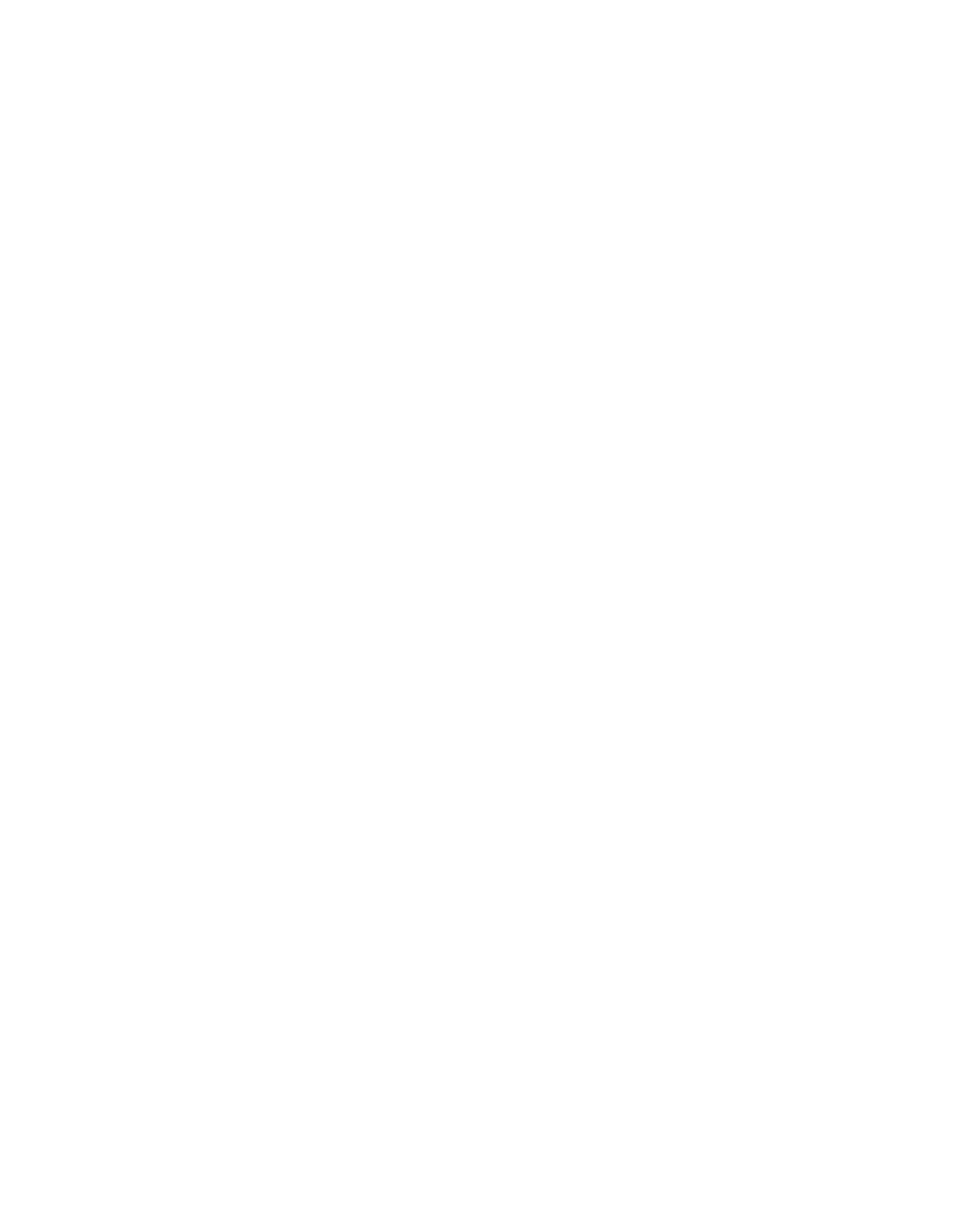EHC - 4Base-Scorecard: CHC098 - 07-25-16 - CHC 4 @ CWS 5 هـ CHC - 4Base-Scorecard: CHC098 - 07-25-16 - CHC 4<br>WP: Jennings - LP: Montgomery - Sv: - CHC rec 59-39 - Frazier is Top Contributor in CWS win - Baez for CHC in l



|                | CHC - 4BaseScore - Player 4Score by Batting Order<br>CHC098 - 07-25-16 - CHC 4 @ CWS 5<br>WP: Jennings - LP: Montgomery - Sv: - CHC rec 59-39 - Frazier is Top Contributor in CWS win - Baez for CHC in loss |                |                  |                         |                      |                         |                |                |                |                 |    |  |  |  |
|----------------|--------------------------------------------------------------------------------------------------------------------------------------------------------------------------------------------------------------|----------------|------------------|-------------------------|----------------------|-------------------------|----------------|----------------|----------------|-----------------|----|--|--|--|
|                |                                                                                                                                                                                                              |                | <b>Bat Order</b> |                         |                      |                         |                |                |                |                 |    |  |  |  |
| Player         | Team                                                                                                                                                                                                         | Position       | $\mathbf{1}$     | $\overline{\mathbf{2}}$ | 3                    | 4                       | 5              | 6              | $\overline{7}$ | 8               | 9  |  |  |  |
| <b>Baez</b>    | CHC                                                                                                                                                                                                          | $2B-1B$        |                  |                         |                      |                         |                |                |                |                 | 16 |  |  |  |
| Contreras      | CHC                                                                                                                                                                                                          | LF             |                  |                         |                      |                         | $\overline{7}$ |                |                |                 |    |  |  |  |
| Heyward        | CHC                                                                                                                                                                                                          | CF-RF          |                  |                         |                      |                         |                | $\overline{7}$ |                |                 |    |  |  |  |
| Fowler         | CHC                                                                                                                                                                                                          | DH             | $6\phantom{a}$   |                         |                      |                         |                |                |                |                 |    |  |  |  |
| Montero        | CHC                                                                                                                                                                                                          | $\mathsf{C}$   |                  |                         |                      |                         |                |                |                | $5\phantom{.0}$ |    |  |  |  |
| <b>Bryant</b>  | CHC                                                                                                                                                                                                          | 3B             |                  | $\boldsymbol{4}$        |                      |                         |                |                |                |                 |    |  |  |  |
| Rizzo-Szczur   | CHC                                                                                                                                                                                                          | $1B+PR-$<br>CF |                  |                         | 4                    |                         |                |                |                |                 |    |  |  |  |
| Zobrist        | CHC                                                                                                                                                                                                          | $RF-2B$        |                  |                         |                      | $\overline{\mathbf{4}}$ |                |                |                |                 |    |  |  |  |
| <b>Russell</b> | CHC                                                                                                                                                                                                          | SS             |                  |                         |                      |                         |                |                | $\overline{2}$ |                 |    |  |  |  |
| <b>Rizzo</b>   | CHC                                                                                                                                                                                                          | 1B             |                  |                         | $\blacktriangleleft$ |                         |                |                |                |                 |    |  |  |  |





**GO** - Meal and Fitness Tracker By Iolo

https://itunes.apple.com/us/app/go-meal-and-fitness-track-er/id785910082?mt=8

# CHC - 4Score Box - Player Totals<br>CHC098 - 07-25-16 - CHC098 - CHC - 07-25-16<br>WP: Jennings - LP: Montgomery - Sv: - CHC rec 59-39 - Frazier is Top Contributor in CWS win - Baez for CHC in loss

| Player                  |        | Team Position | Bat<br>Ord #   | Credit For Run | PA Bases       | <b>BR</b> Bases | <b>Bases Pushed</b> | Player 4Score  | Appearances    | Productivity<br>Rate |
|-------------------------|--------|---------------|----------------|----------------|----------------|-----------------|---------------------|----------------|----------------|----------------------|
| Baez                    |        | CHC 2B-1B     | 9              | $\overline{2}$ | 8              | $\mathbf 0$     | 6                   | 16             | $\overline{4}$ | 4.000                |
| Contreras               | CHC LF |               | $\sqrt{5}$     | $\mathbf 0$    | $\overline{4}$ | $\overline{2}$  | $\mathbf{1}$        | $\overline{7}$ | $\,$ 5 $\,$    | 1.400                |
| Heyward                 |        | CHC CF-RF     | 6              | 0              | $\overline{4}$ | $\mathbf{1}$    | $\overline{2}$      | $\overline{7}$ | 5              | 1.400                |
| Fowler                  | CHC DH |               | $\mathbf{1}$   | $\mathbf{1}$   | $\mathbf{1}$   | 3               | $\mathbf{1}$        | 6              | $\,$ 5 $\,$    | 1.200                |
| Montero                 | CHC C  |               | 8              | 0              | 3              | $\overline{2}$  | $\pmb{0}$           | 5              | $\overline{4}$ | 1.250                |
| Bryant                  | CHC 3B |               | 2              | $\mathsf 0$    | 2              | $-1$            | 3                   | $\overline{4}$ | $\,$ 5 $\,$    | 0.800                |
| Rizzo-Szczur CHC 1B+PR- |        |               | 3              | $\mathbf{1}$   | $\mathbf{1}$   | $\mathbf{1}$    | $\mathbf{1}$        | $\overline{4}$ | $\mathbf{1}$   | 4.000                |
| Zobrist                 |        | CHC RF-2B     | $\overline{4}$ | $\mathbf 0$    | $\overline{2}$ | $\overline{2}$  | $\pmb{0}$           | 4              | 5              | 0.800                |
| Russell                 | CHC SS |               | $\overline{7}$ | $\mathbf 0$    | $\mathbf{1}$   | $\mathbf 0$     | 1                   | $\overline{2}$ | $\overline{4}$ | 0.500                |
| Rizzo                   | CHC 1B |               | 3              | $\mathsf 0$    | $\mathbf{1}$   | $\mathsf 0$     | $\pmb{0}$           | $\mathbf{1}$   | $\sqrt{4}$     | 0.250                |
| <b>Totals</b>           |        |               |                | 4              | 27             | 10              | 15                  | 56             | 42             | 1.333                |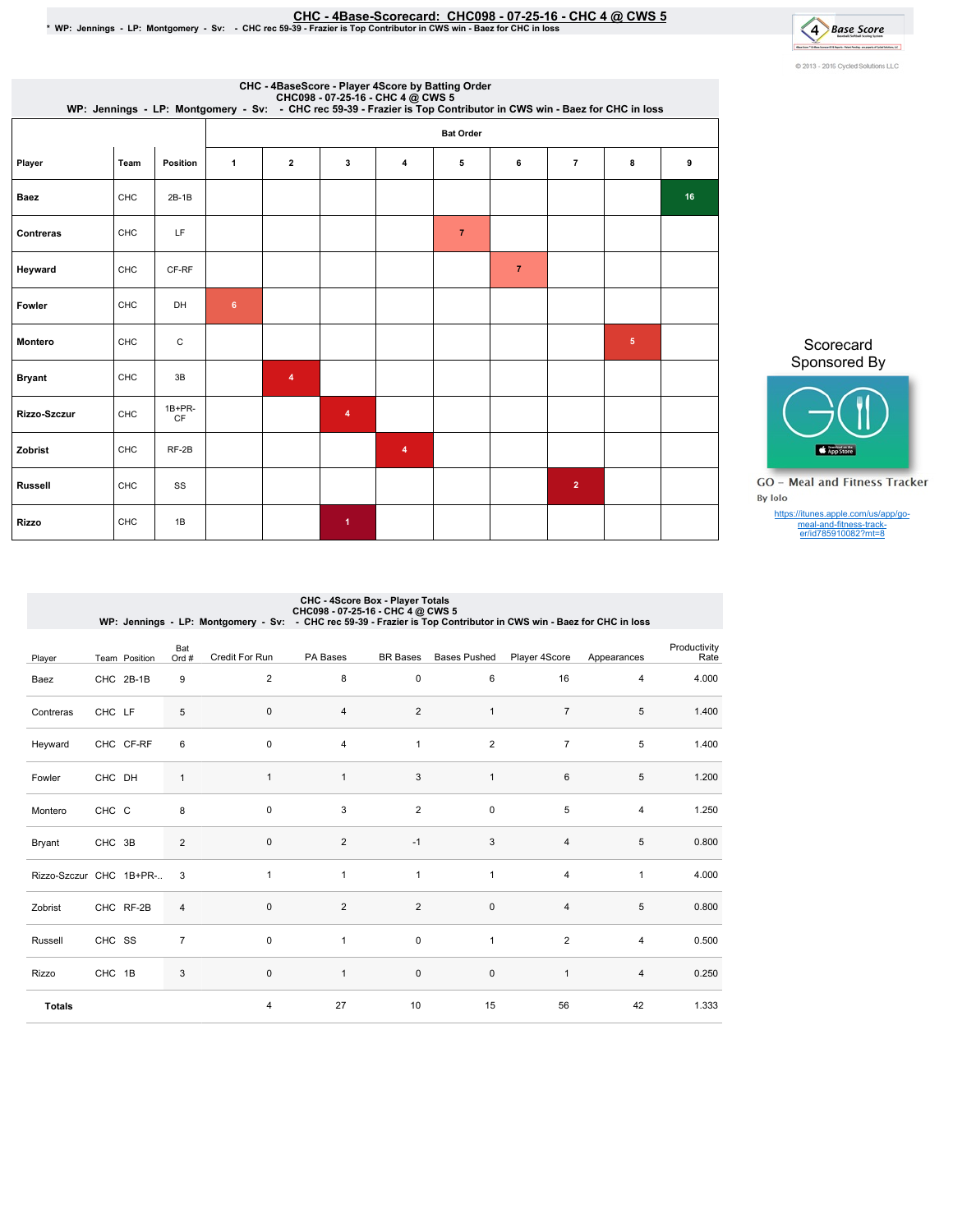## **CWS - 4Base-Scorecard: CHC098 - 07-25-16 - CHC 4 @ CWS 5** في CHC rec 59-39 - Frazier is Top Contributor in CWS win - Baez for CHC in loss



|              | CWS - 4BaseScore - Player 4Score by Batting Order<br>CHC098 - 07-25-16 - CHC 4 @ CWS 5<br>WP: Jennings - LP: Montgomery - Sv: - CHC rec 59-39 - Frazier is Top Contributor in CWS win - Baez for CHC in loss |             |              |                  |                |         |             |    |                |                      |   |  |  |  |
|--------------|--------------------------------------------------------------------------------------------------------------------------------------------------------------------------------------------------------------|-------------|--------------|------------------|----------------|---------|-------------|----|----------------|----------------------|---|--|--|--|
|              |                                                                                                                                                                                                              |             |              | <b>Bat Order</b> |                |         |             |    |                |                      |   |  |  |  |
| Player       | Team                                                                                                                                                                                                         | Position    | $\mathbf{1}$ | $\mathbf{2}$     | 3              | 4       | 5           | 6  | $\overline{7}$ | 8                    | 9 |  |  |  |
| Frazier      | <b>CWS</b>                                                                                                                                                                                                   | 3B (Err)    |              |                  |                |         |             | 16 |                |                      |   |  |  |  |
| Saladino     | <b>CWS</b>                                                                                                                                                                                                   | 2B          |              |                  |                |         |             |    |                |                      | 8 |  |  |  |
| Cabrera      | <b>CWS</b>                                                                                                                                                                                                   | LF          |              |                  | $\overline{7}$ |         |             |    |                |                      |   |  |  |  |
| Abreu        | <b>CWS</b>                                                                                                                                                                                                   | 1B          |              |                  |                | $\bf 6$ |             |    |                |                      |   |  |  |  |
| Eaton        | <b>CWS</b>                                                                                                                                                                                                   | RF (Err)    | 4            |                  |                |         |             |    |                |                      |   |  |  |  |
| <b>Shuck</b> | <b>CWS</b>                                                                                                                                                                                                   | CF          |              |                  |                |         |             |    | 4              |                      |   |  |  |  |
| Morneau      | <b>CWS</b>                                                                                                                                                                                                   | <b>DH</b>   |              |                  |                |         | $\mathbf 2$ |    |                |                      |   |  |  |  |
| Navarro      | <b>CWS</b>                                                                                                                                                                                                   | $\mathbf C$ |              |                  |                |         |             |    |                | $\blacktriangleleft$ |   |  |  |  |
| Anderson     | <b>CWS</b>                                                                                                                                                                                                   | SS          |              | $\mathbf{0}$     |                |         |             |    |                |                      |   |  |  |  |

Scorecard Sponsored By



**GO** - Meal and Fitness Tracker By Iolo

https://itunes.apple.com/us/app/go-meal-and-fitness-track-er/id785910082?mt=8

## CWS - 4Score Box - Player Totals<br>CHC098 - 07-25-16 - CHC099 - SCOR - 07-25-16<br>WP: Jennings - LP: Montgomery - Sv: - CHC rec 59-39 - Frazier is Top Contributor in CWS win - Baez for CHC in loss

| Player        | Team Position | Bat<br>Ord #     | Credit For Run | PA Bases       | <b>BR Bases</b>           | <b>Bases Pushed</b> | Player 4Score  | Appearances    | Productivity<br>Rate |
|---------------|---------------|------------------|----------------|----------------|---------------------------|---------------------|----------------|----------------|----------------------|
| Frazier       | CWS 3B (Err)  | 6                | 3              | 4              | $\pmb{0}$                 | 9                   | 16             | 4              | 4.000                |
| Saladino      | CWS 2B        | $\boldsymbol{9}$ | $\mathbf{1}$   | 3              | $\overline{c}$            | $\overline{c}$      | 8              | $\overline{4}$ | 2.000                |
| Cabrera       | CWS LF        | 3                | $\pmb{0}$      | 4              | 3                         | $\pmb{0}$           | $\overline{7}$ | 4              | 1.750                |
| Abreu         | CWS 1B        | $\overline{4}$   | $\pmb{0}$      | $\overline{2}$ | 3                         | $\mathbf{1}$        | 6              | $\overline{4}$ | 1.500                |
| Eaton         | CWS RF (Err)  | $\mathbf{1}$     | $\mathbf{1}$   | $\mathbf{1}$   | $\pmb{0}$                 | $\overline{2}$      | $\overline{4}$ | $\overline{4}$ | 1.000                |
| Shuck         | CWS CF        | $\overline{7}$   | $\pmb{0}$      | $\mathbf{1}$   | $\ensuremath{\mathsf{3}}$ | $\pmb{0}$           | $\sqrt{4}$     | $\overline{4}$ | 1.000                |
| Morneau       | CWS DH        | $\,$ 5 $\,$      | $\pmb{0}$      | $\mathbf{1}$   | $\mathbf{1}$              | $\pmb{0}$           | 2              | $\overline{4}$ | 0.500                |
| Navarro       | CWS C         | 8                | $\pmb{0}$      | $\mathbf 0$    | $\pmb{0}$                 | $\mathbf{1}$        | $\mathbf{1}$   | 4              | 0.250                |
| Anderson      | CWS SS        | $\overline{2}$   | $\pmb{0}$      | 0              | $\pmb{0}$                 | $\pmb{0}$           | $\pmb{0}$      | $\overline{4}$ | 0.000                |
| <b>Totals</b> |               |                  | 5              | 16             | 12                        | 15                  | 48             | 36             | 1.333                |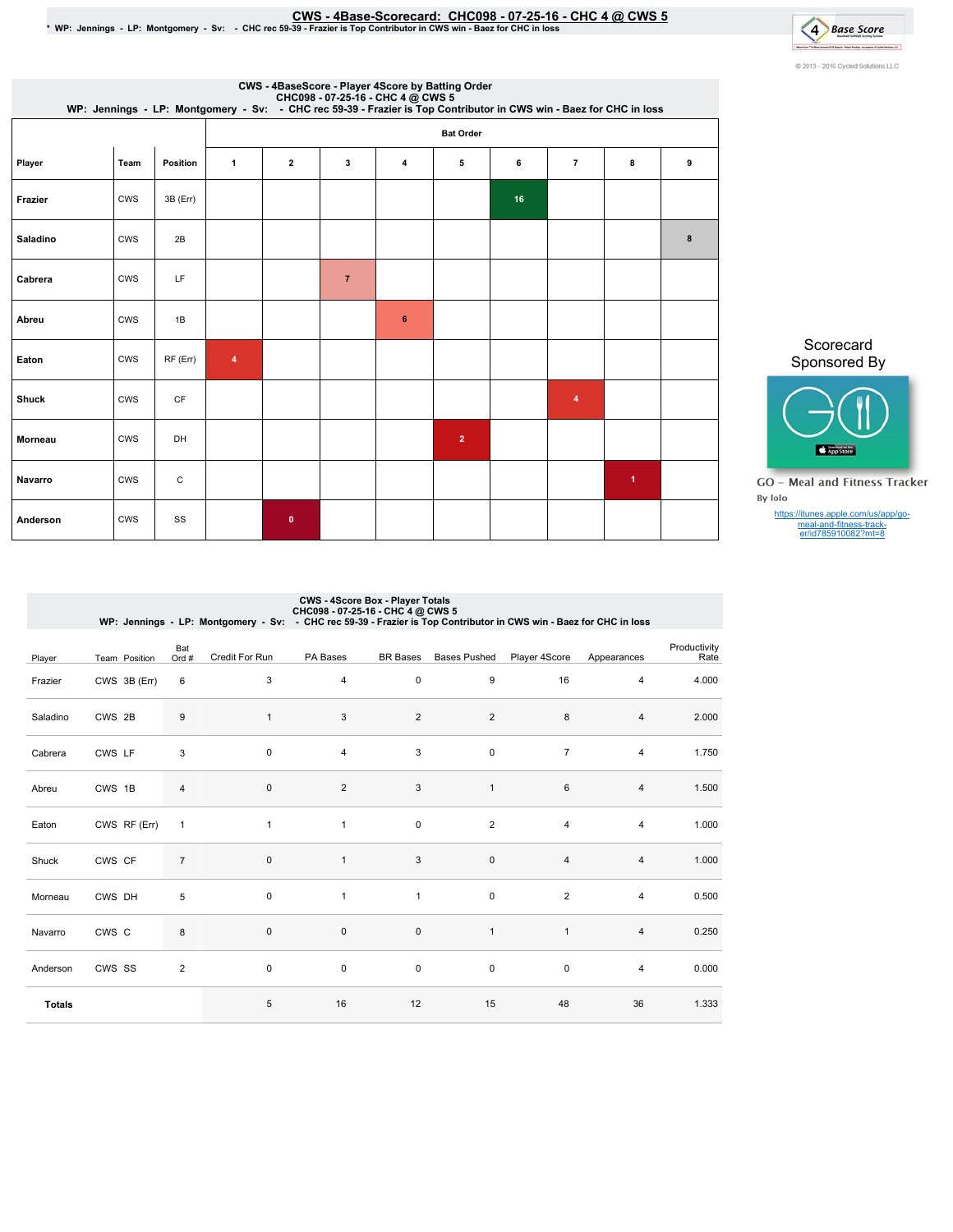#### \*WP:Jennings-LP:Montgomery-Sv: -CHCrec59-39-FrazierisTopContributorinCWSwin-BaezforCHCinloss Bat Order | Player | Inning | PlayText | LOBStatus Credit For Run PA Bases BR Bases Bases Pushed Player 4Score 1 Fowler 01 8 03 K 05 K 07 6 09 | 4.Single **Player Totals** 2 Bryant 01 7 03 7.Single Left on 1st 05 4-3 07 K 09 7.Single +Out2nd-7-4 **Player Totals** 3 Rizzo 01 | Walk Left on 1st 04 K 06 K 07 6 **Player Totals** Rizzo-Szczur 09 | 7.Single | Left on 2nd **Player Totals** 4 Zobrist 01 3U 04 | Walk Left on 3rd 06 3U 08 Walk + FO'd-4-6 09 9 **Player Totals** 5 Contreras 02 K 04 5-Err + FO'd-4-6 06 | 1.Single | Left on 3rd 08 4-6-FO + FO'd-4-6 09 9.Single Left on 1st **Player Totals** 6 Heyward 02 K 04 4-6-FO Left on 1st 06 | 9.Double | Left on 2nd 08 4-6-FO Left on 2nd 09 K **Player Totals** 7 Russell 02 9 04 4-3 06 K 08 | Walk Left on 1st **Player Totals** 8 Montero 03 7 05 | 9.Single | Left on 1st 07 | 9.Double 08 K **Player Totals** 9 Baez 03 9.Single +2nd-9-Err +OutH.. 05 9 07 | .HomeRun LF 09 9.Double +3rdSB 0 0 0 0 0 0 0 0 0 0 0 0 0 0 0 0 0 0 0 0 0 0 0 0 1  $1$  3 1 6  $\frac{1}{1}$   $\frac{3}{1}$   $\frac{1}{1}$   $\frac{6}{1}$ 0 0 0 0 0 0 0 1 0 1 2 0 0 0 0 0 0 0 0 0 0 0 0 0  $1$  -1 2 2 2  $\boxed{0}$   $\boxed{2}$   $\boxed{1}$   $\boxed{3}$   $\boxed{4}$ 0 0 1 0 1 0 0 0 0 0 0 0 0 0 0 0 0 0 0 0 0 0 0  $\boxed{0}$  1  $\boxed{0}$   $\boxed{0}$  1 1  $1$  1 1 4 1 1  $1$   $1$   $1$   $1$   $1$ 0 0 0 0 0 0 0 1 2 0 3 0 0 0 0 0 0 0 0 0 1 0 0 0 0 0 0 0 2 2 0 4 0 0 0 0 0 0 0 1 0 1 2 0 1 2 0 3 0 1 0 -1 0 0 1 0 1 2  $\boxed{0}$   $\boxed{4}$   $\boxed{2}$   $\boxed{1}$   $\boxed{7}$ 0 0 0 0 0 0 0 1 0 1 2  $0 \qquad \qquad 2 \qquad \qquad 0 \qquad \qquad 2 \qquad \qquad 4$ 0 1  $1$  1  $-1$  1 0 0 0 0 0 0  $\boxed{0}$  4  $\boxed{1}$  2  $\boxed{7}$ 0 0 0 0 0 0 0 0 0 0 0 0 0 0 0 0 0 0 0 1 0 1 2  $\boxed{0}$  1  $\boxed{0}$  1  $\boxed{1}$  2 0 0 0 0 0 0 0 0 0 1  $0 \qquad \qquad 2 \qquad \qquad 2 \qquad \qquad 0 \qquad \qquad 4$ 0 0 0 0 0 0  $\boxed{0}$   $\boxed{3}$   $\boxed{2}$   $\boxed{0}$   $\boxed{5}$ 0  $2$  -2 0 0 0 0 0 0 0 0 2 4 0 6 12  $0 \qquad \qquad 2 \qquad \qquad 2 \qquad \qquad 0 \qquad \qquad 4$ Detail by Bat Order/Player

**Player Totals** 

<u>2 8 0 6 16 16 1</u>  $\frac{4}{10}$  27  $\frac{10}{56}$ 

**Grand Total** 

### <u>CHC - 4Base-Scorecard: CHC098 - 07-25-16 - CHC 4 @ CWS 5</u>